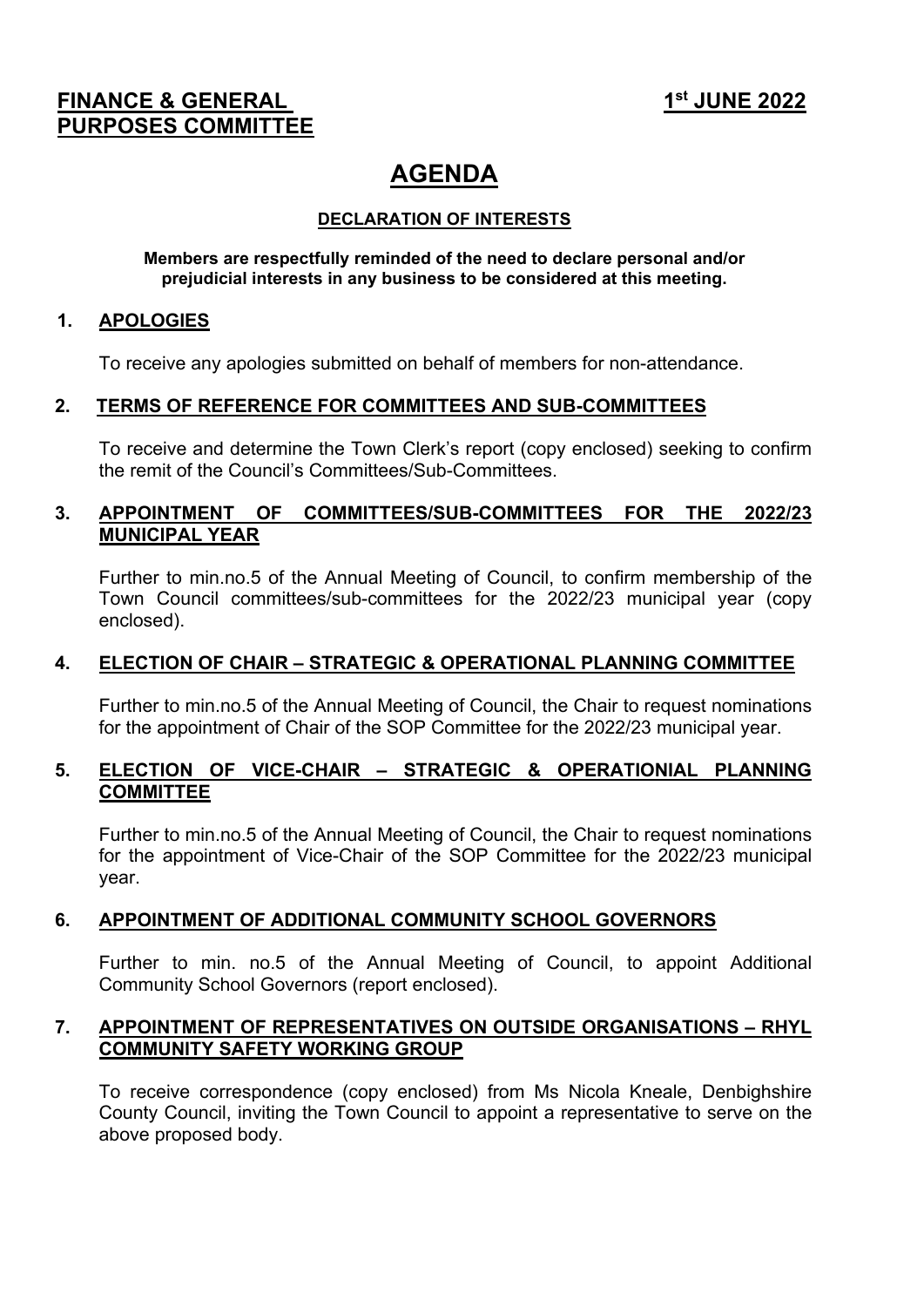# **8. APPOINTMENT OF REPRESENTATIVES ON OUTSIDE ORGANISATIONS/ PARTNERSHIP GROUPS**

To determine appointments of representatives on outside organisations (copy of 2021/22 appointments enclosed).

#### **9. DESIGNATION OF APPROVED DUTIES**

To confirm that the following appointments of representatives to serve on outside organisations be designated as approved duties under the Rhyl Town Council Members Allowances Scheme, where meetings are held outside of the town boundaries:

- Training of Chairs and Vice-Chairs of the Council and its Standing Committees
- North & Mid Wales Association of Local Councils (and associated Regional Transport Committee)
- Sustainable Denbighshire
- Betsi Cadwaladr University North Denbighshire Project Reference Group
- Attendance of Town Mayor/Deputy Town Mayor at Civic Events in the Counties of Denbighshire, Flintshire and Conway.

#### **10**. **PAYMENTS AND RECEIPTS REPORT APRIL/MAY 2022**

To receive the Town Clerk's report (copy enclosed).

#### **11. AUTHORISATION OF PAYMENTS/ADDITIONS TO APPROVED SUPPLIERS LIST**

To receive and determine the Town Clerk's report (copy enclosed).

#### **12. MEMBERS ITEM**

Councillor K. R. Jones, to raise concerns relating to issues from the 2022 local government elections.

#### **13. EXCLUSION OF PRESS AND PUBLIC**

It is recommended, pursuant to Section 1(2) of the Public Bodies (Admission to Meetings) Act 1960, that the Press and Public be excluded from the Meeting during consideration of the following items of business, on the grounds of confidentiality.

#### **14. TRANSFER OF TYNEWYDD COMMUNITY CENTRE**

To receive the verbal confidential report of the Town Clerk.

#### **15. CONFIDENTIAL MINUTES**

To receive the following minutes for members' information and to approve the recommendations contained therein:

| Strategic & Operational<br>$\sim$<br><b>Planning Committee</b>   | 14 <sup>th</sup> March 2022 | $\overline{\phantom{0}}$ | Min. Nos 31 - 39  |
|------------------------------------------------------------------|-----------------------------|--------------------------|-------------------|
| <b>Special Risk</b><br>$\sim$<br><b>Assessment Sub-Committee</b> | 15 <sup>th</sup> March 2022 | $\overline{\phantom{a}}$ | Min. Nos. 53 - 57 |